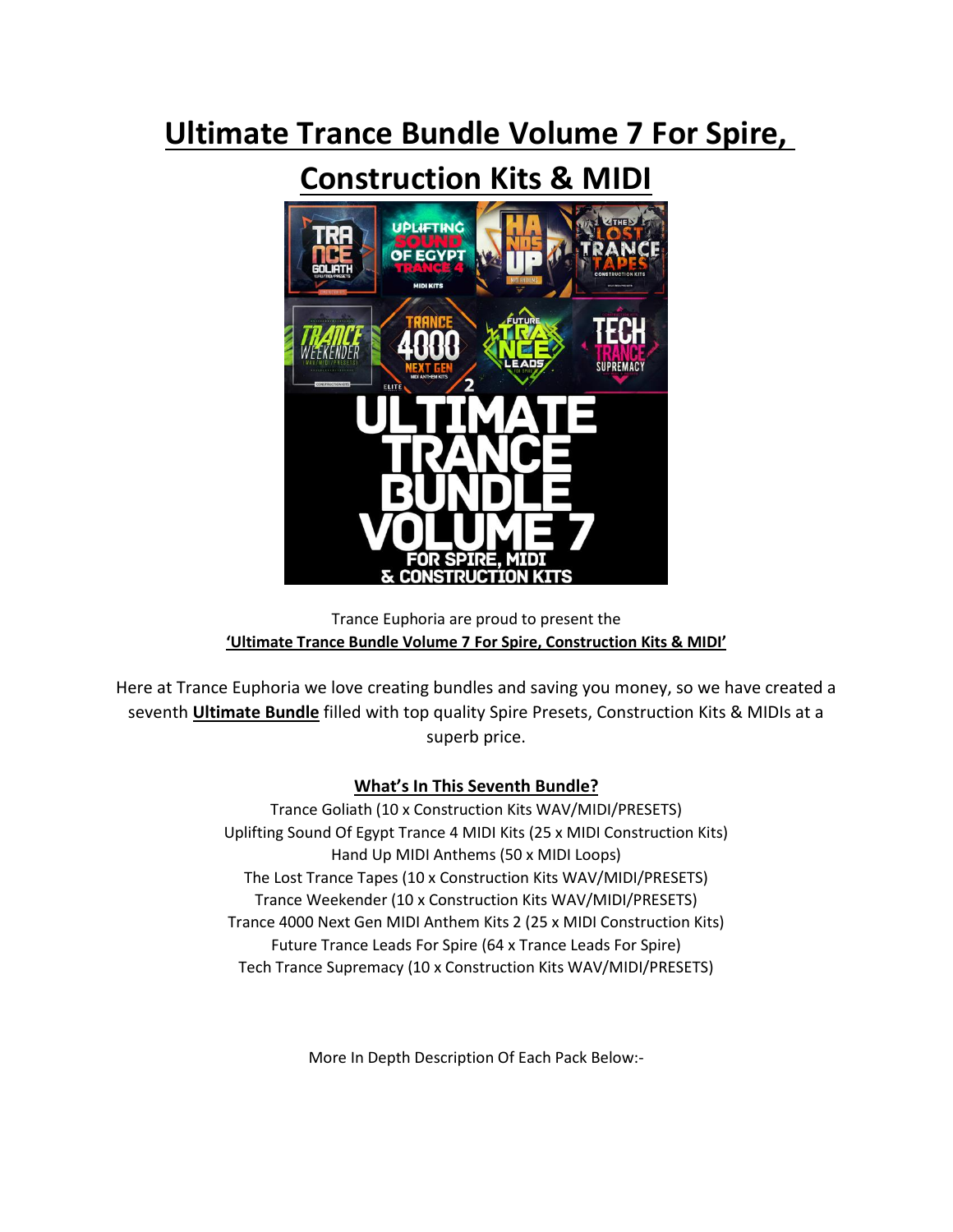

Trance Euphoria are proud to release 'Trance Goliath' featuring 10 x Trance Construction Kits WAV, MIDI & Presets.

Inspired by all the top Trance artists from around the world and all the top Trance festivals bringing you the best quality tools for your productions.

## **Kits**

Each kit include all drum parts from kick (Compressed & Not Compressed) to several percussion loops, wet and dry loops for all the main parts also including filter up and down loops wet and dry plus wet tails for pad parts, all MIDI parts are included and a mix down demo for each kit, folder structure is smartly arranged for ease of use also presets from Spire and Sylenth are included for each kit to replicate the sounds from the demo you have complete control, each kit gives you song ideas to start your next Tech Trance smash.

#### **Advantages With MIDI & Presets**

With MIDI you have the ultimate in flexibility being able to edit notes, velocity etc and assign your own sound, these are easily imported to any DAW either Drag And Drop or Import MIDI Options in your DAW.

These MIDIs are also a great source of inspiration for those writers block moments even the pros need motivation and inspiration from time to time, you can also learn how these have been constructed and change/tweak the MIDI to your own taste.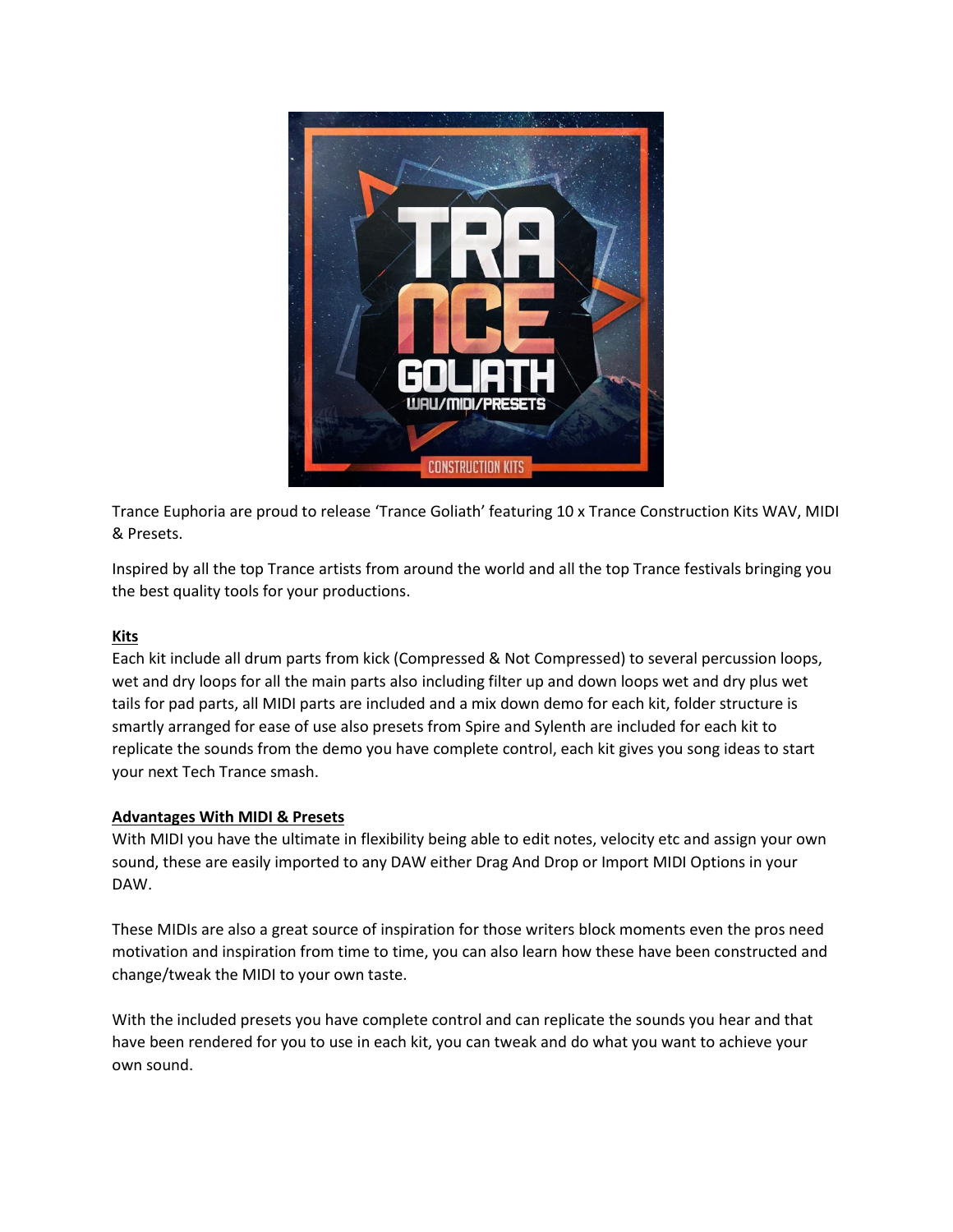- \* 10 x Trance Construction Kits (WAV, MIDI & Presets).
- \* All WAV Files 16-Bit.
- \* MIDI Files For Each Kit.
- \* Presets For Each Kit (14 x Spire) & (16 x Sylenth).
- \* Wet & Dry Loops For Each Kit.
- \* Wet Tails For Pad Parts.
- \* Drum Kick Compressed/Uncompressed Versions For Each Kit.
- \* Several Percussion Variation Wav Loops.
- \* Demo Mix Down Of Each Kit.
- \* BPM 136 & Key Info Labelled On Each Kit Folder.
- \* Professionally Produced.
- \* 100% Royalty Free.

## **Product Statistics:-**

306 x Total Files. 246 x Total WAV Files (16-Bit). 30 x MIDI Files. 30 x Presets (14 x Spire) & (16 x Sylenth). 470MB Zipped. | 602MB Unzipped.

#### **Synth Presets Compatibility**

**\* Please Use Spire Version 1.1.9 Or Higher.**

**\* Compatible With Sylenth 2.2, 2.21beta, 3.03 Or Higher.**

**\* Please Note : Keep your software legal and up-to-date to avoid any issues when loading your new presets.**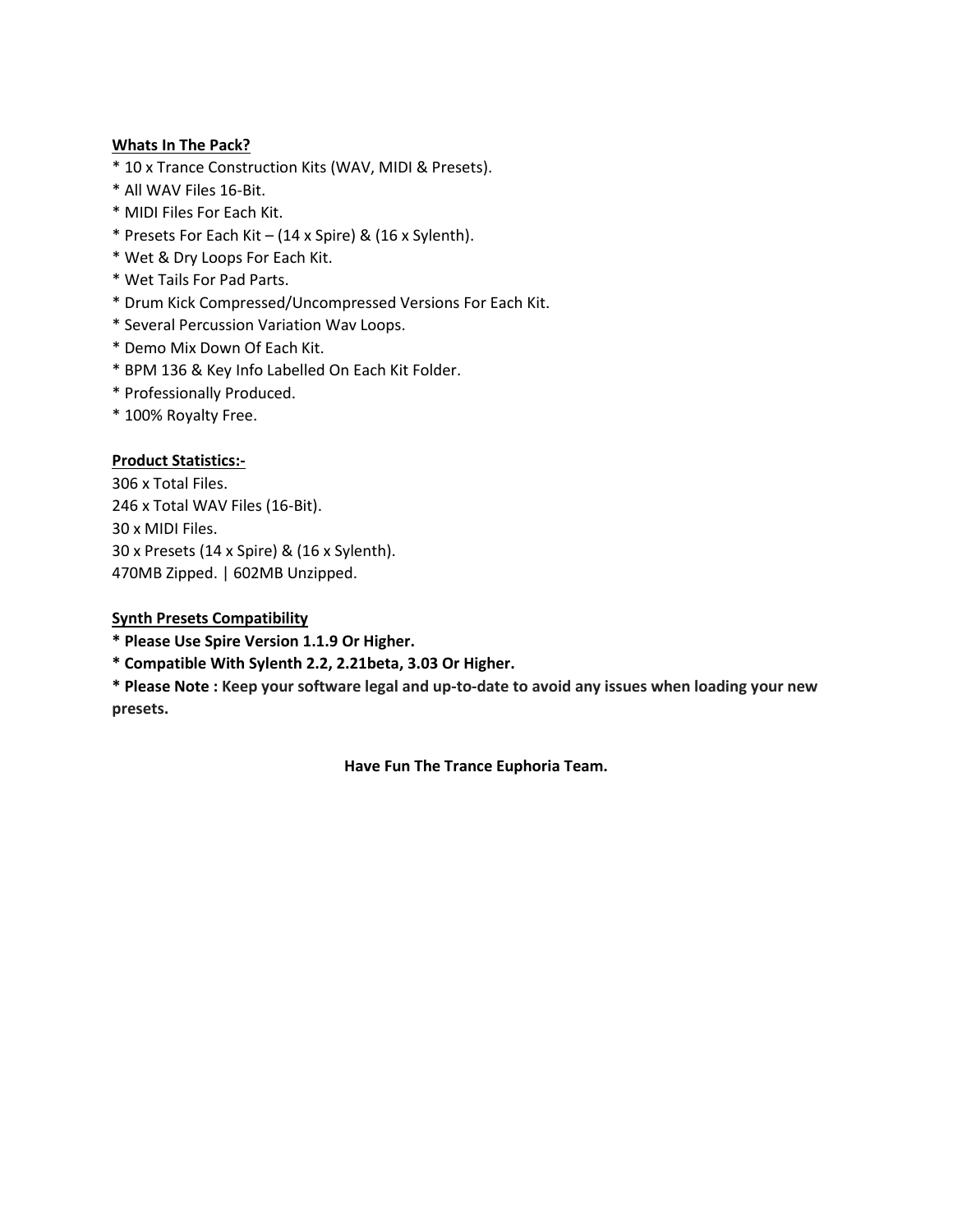

Trance Euphoria are proud to release **'Uplifting Sound Of Egypt Trance 4 MIDI Kits'** the fourth release in this exciting epic series featuring another 25 x Trance MIDI Kits with 125 x MIDI's in total also there is a demo mixdown and FLP file of the demo created, Spire Presets have been included FREE for each kit as you can hear in the demo and most where used to demonstrate the MIDI files.

## **It's All About The MIDI Kits**

The fourth release in this epic series pack gives you another 25 x Full Song Ideas to either use as is or to tweak and create your own trance smash hit, each kit includes either 4 or 5 MIDI files ranging from Arps, Basses, Melodies , Sub Melodies, Chord Melodies, Pads etc to kick start your track, your in complete control with MIDI files, MIDI is a great source of inspiration you can tweak the notes to suit you and assign any vst or hardware synth you like, MIDI is also a great learning tool, study and create your own ideas, you are also free to use the included FREE spire presets in your own tracks if you wish, we have also included the FL Studio FLP file for each kit so you can see how the demo was done.

## **Whats In The Pack?**

- \* 25 x Full Uplifting Egypt Trance MIDI Kits (125 x MIDI Files In Total).
- \* FREE Spire Presets Included As Per Kit As Heard In The Demos.
- \* FL Studio FLP File Included For Each Kit.
- \* Mixdown Demo For Each Kit.

#### **Other Info**

\* Please Use Spire Version 1.1.9 Or Higher.

\* Please Note : Keep your software legal and up-to-date to avoid any issues when loading your new presets.

\* For FL Studio Owners Please Use 10.0.9 Or Higher Not Guaranteed To Load With Older Versions. 100% Royalty Free.

89MB Zipped | 190MB Unzipped.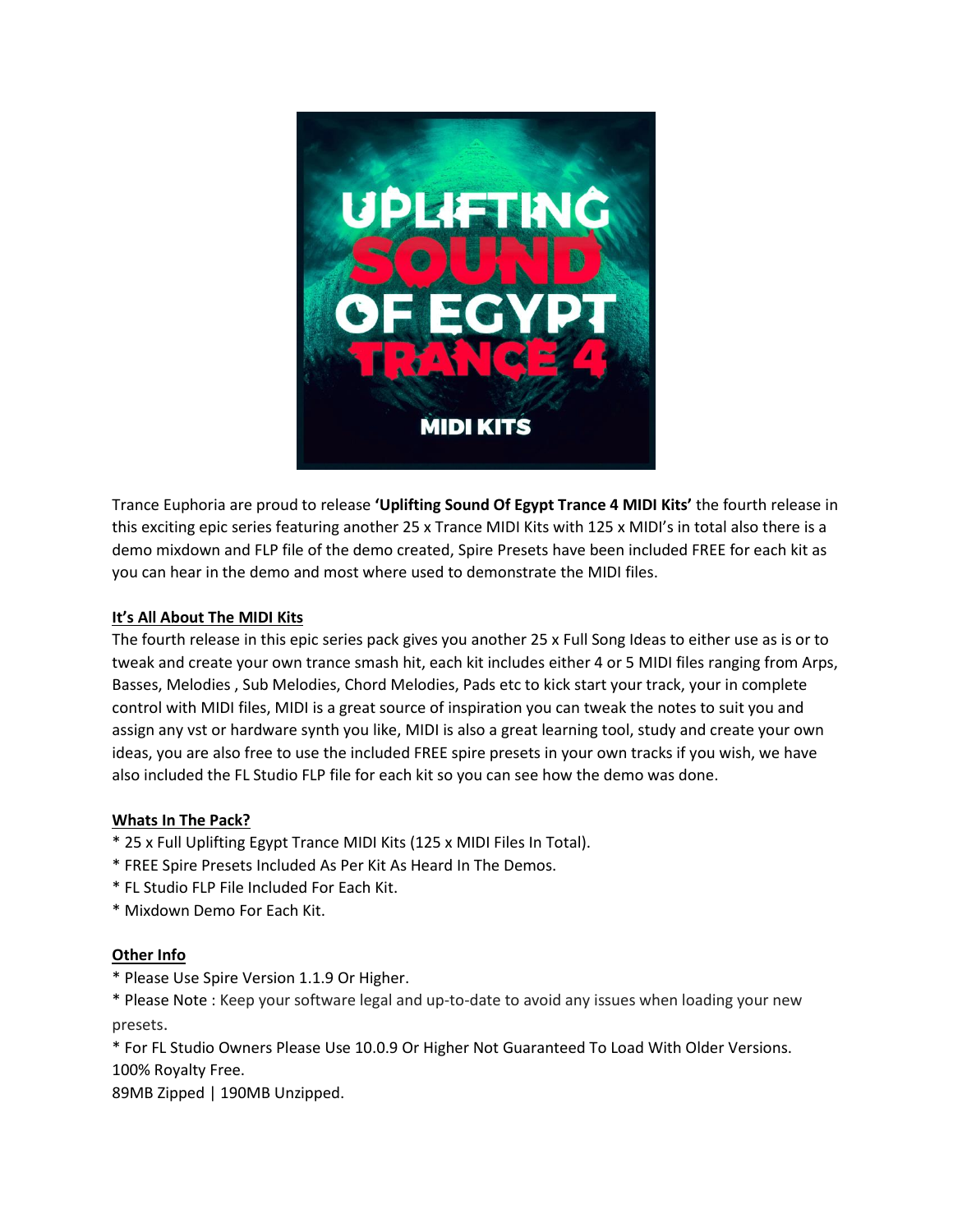

Trance Euphoria are proud to bring you 'Hands Up MIDI Anthems' Featuring 50 x 8 Bar MIDI Files for all you faster paced trance producers.

Inspired by all the Euro, Trance, Happy Hardcore & Hardstyle artists from around the globe these MIDI files will propel you to the next level and surely give your tracks the edge.

#### **Why MIDI And Not WAV?**

With MIDI you have the ultimate format were you can re-arrange notes, velocities, transpose, change MIDI lengths etc and assign your own VST Instrument or Hardware of your choice all this without any audio issues, to do this with audio wav file is virtually impossible or would take some messing about to achieve and with some specialist tools which cost a fortune and the results are not always the best with some audio material, having MIDI changing or keeping the same sound assigned and moving notes about is a breeze and takes no time at all and your audio always stays the same quality you set, also having 50 melodies at your disposal you could have the potential of 50 new tracks surely these MIDIs will give you that creative edge your looking for to your next hit.

#### **Whats In The Pack?**

50 x Hands Up MIDI Melody Files (All 8 Bar MIDIs). Folder Of MIDIs Used In The Demo. 100% Royalty Free. 23MB Zipped | 54MB Unzipped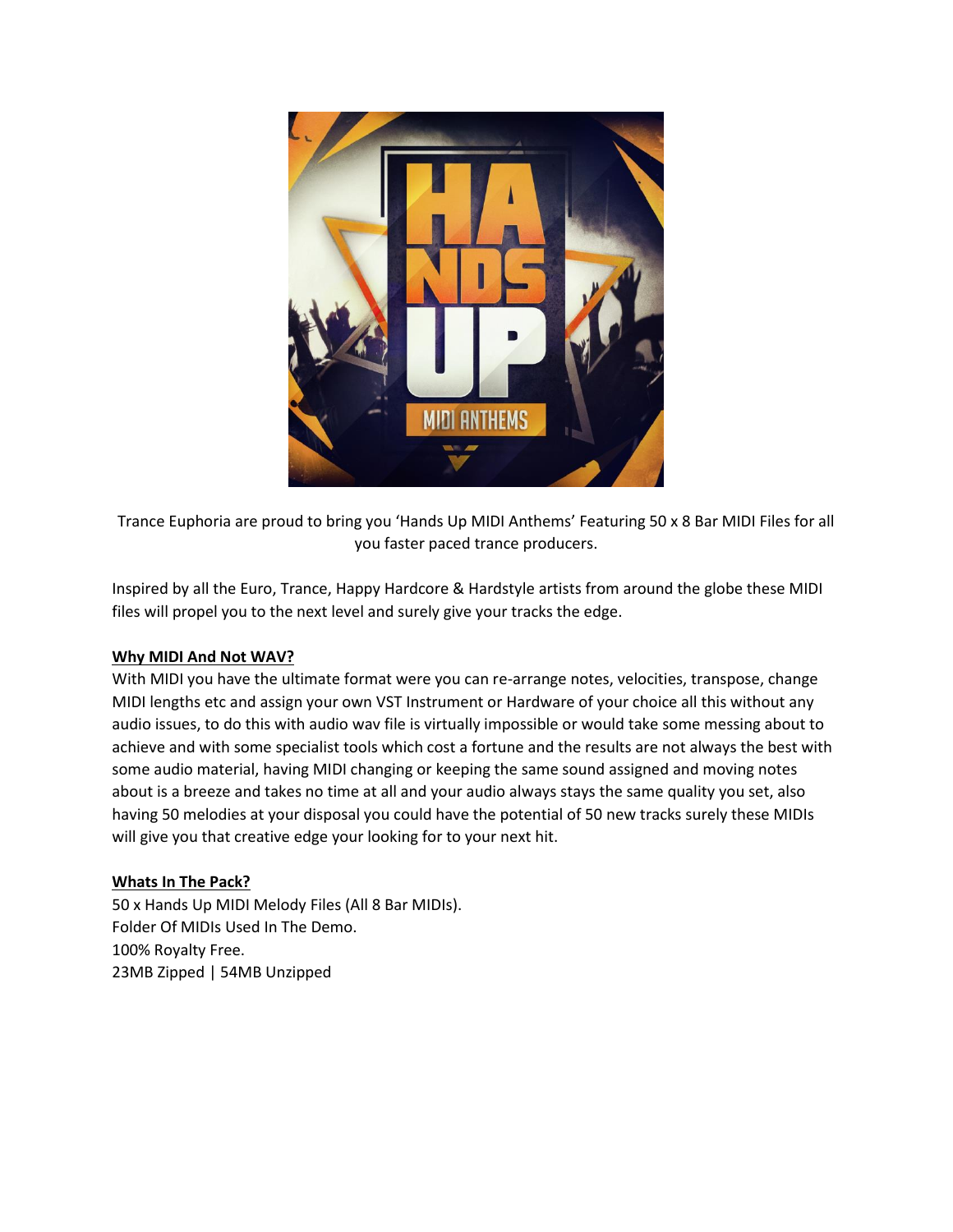

Trance Euphoria are proud to release 'The Lost Trance Tapes' featuring 10 x Trance Construction Kits WAV, MIDI & Presets.

Inspired by all the top Euphoric, Uplifting & Epic Trance artists from around the world and all the top Trance festivals bringing you the best quality tools for your productions.

#### **Kits**

Each kit include all drum parts from kick (Compressed & Not Compressed) to several percussion loops, wet and dry loops for all the main parts also including filter up and down loops wet and dry, all MIDI parts are included and a mix down demo for each kit, folder structure is smartly arranged for ease of use also presets from Spire & Sylenth are included for each kit to replicate the sounds from the demo you have complete control, each kit gives you song ideas to start your next Trance smash hit including Basses, Leads, Chords, Pads and Plucks.

#### **Advantages With MIDI & Presets**

With MIDI you have the ultimate in flexibility being able to edit notes, velocity etc and assign your own sound, these are easily imported to any DAW either Drag And Drop or Import MIDI Options in your DAW.

These MIDIs are also a great source of inspiration for those writers block moments even the pros need motivation and inspiration from time to time, you can also learn how these have been constructed and change/tweak the MIDI to your own taste.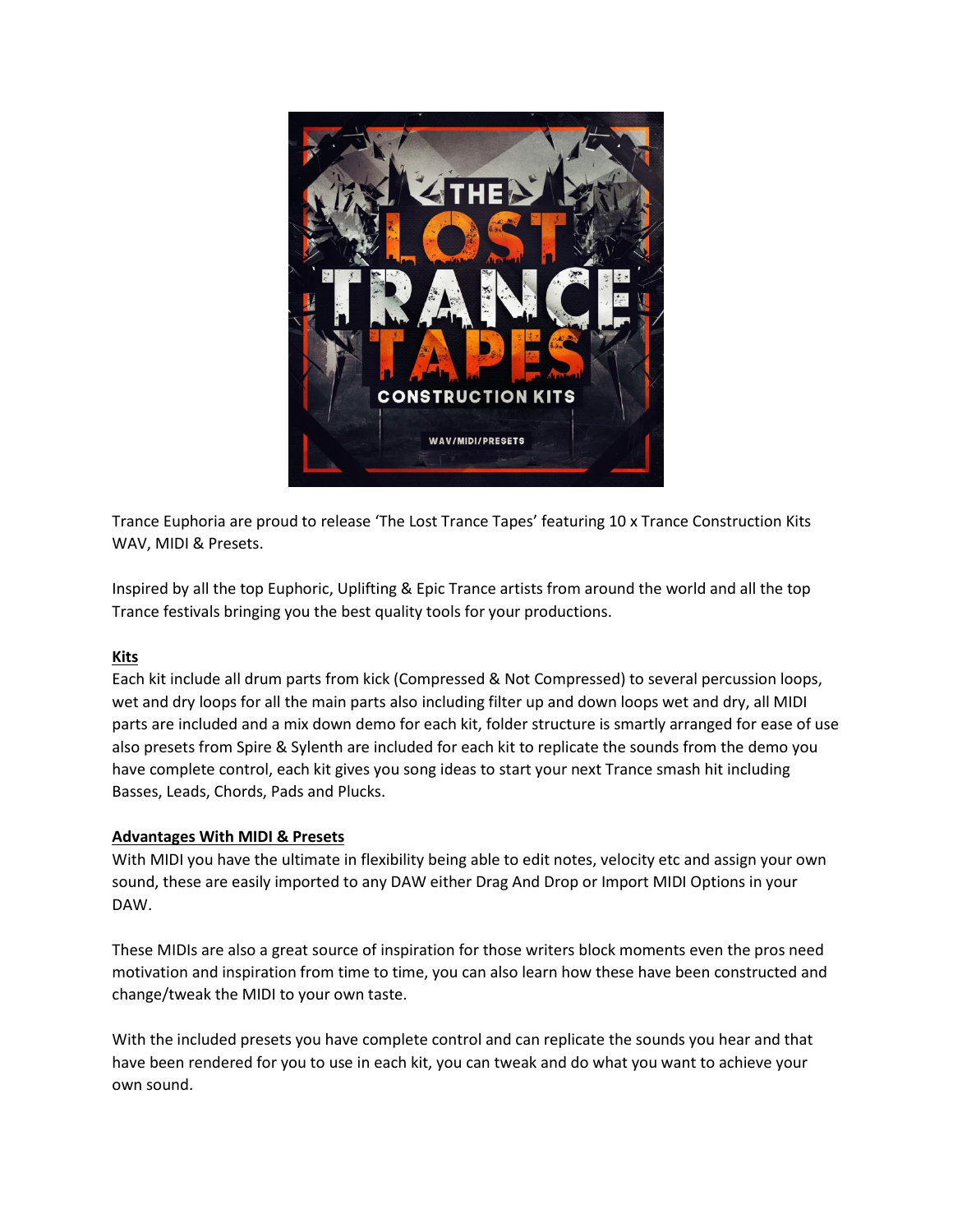- \* 10 x Trance Construction Kits (WAV, MIDI & Presets).
- \* All WAV Files 16-Bit.
- \* MIDI Files For Each Kit.
- \* Presets For Each Kit (14 x Spire & 15 x Sylenth).
- \* Wet & Dry Loops For Each Kit.
- \* Drum Kick Compressed/Uncompressed Versions For Each Kit.
- \* Several Percussion Variation Wav Loops.
- \* Wet Tails For Pad Parts.
- \* Demo Mix Down Of Each Kit.
- \* BPM 136 & Key Info Labelled On Each Kit Folder.
- \* Professionally Produced.
- \* 100% Royalty Free.

## **Product Statistics:-**

298 x Total Files. 240 x Total WAV Files (16-Bit) Including:- 29 x MIDI Files. 29 x Total Presets - 14 x Spire Presets & 15 x Sylenth Presets 461MB Zipped. | 632MB Unzipped.

#### **Synth Presets Compatibility**

- **\* Please Use Spire Version 1.1.12 Or Higher.**
- **\* Compatible With Sylenth Versions 3.02, 2.21beta & 2.2**

**\* Please Note : Keep your software legal and up-to-date to avoid any issues when loading your new presets.**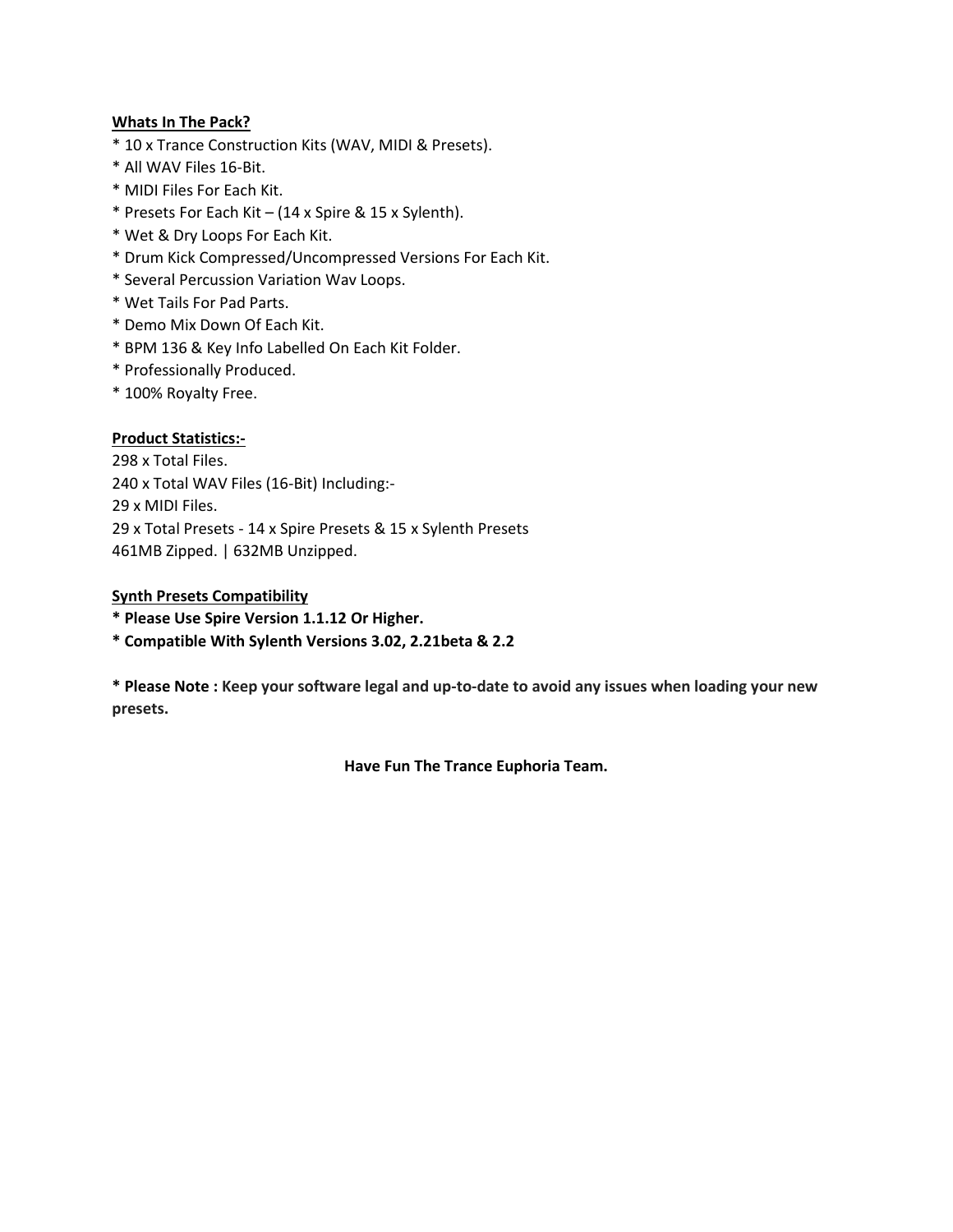

Trance Euphoria are proud to release 'Trance Weekender' featuring 10 x Trance Construction Kits WAV, MIDI & Presets.

Inspired by all the top Trance artists from around the world and all the top Trance festivals bringing you the best quality tools for your productions.

## **Kits**

Each kit include all drum parts from kick (Compressed & Not Compressed) to several percussion loops, wet and dry loops for all the main parts also including filter up and down loops wet and dry, all MIDI parts are included and a mix down demo for each kit, folder structure is smartly arranged for ease of use also presets from Spire And Sylenth are included for each kit to replicate the sounds from the demo you have complete control, each kit gives you song ideas to start your next Trance smash.

#### **Advantages With MIDI & Presets**

With MIDI you have the ultimate in flexibility being able to edit notes, velocity etc and assign your own sound, these are easily imported to any DAW either Drag And Drop or Import MIDI Options in your DAW.

These MIDIs are also a great source of inspiration for those writers block moments even the pros need motivation and inspiration from time to time, you can also learn how these have been constructed and change/tweak the MIDI to your own taste.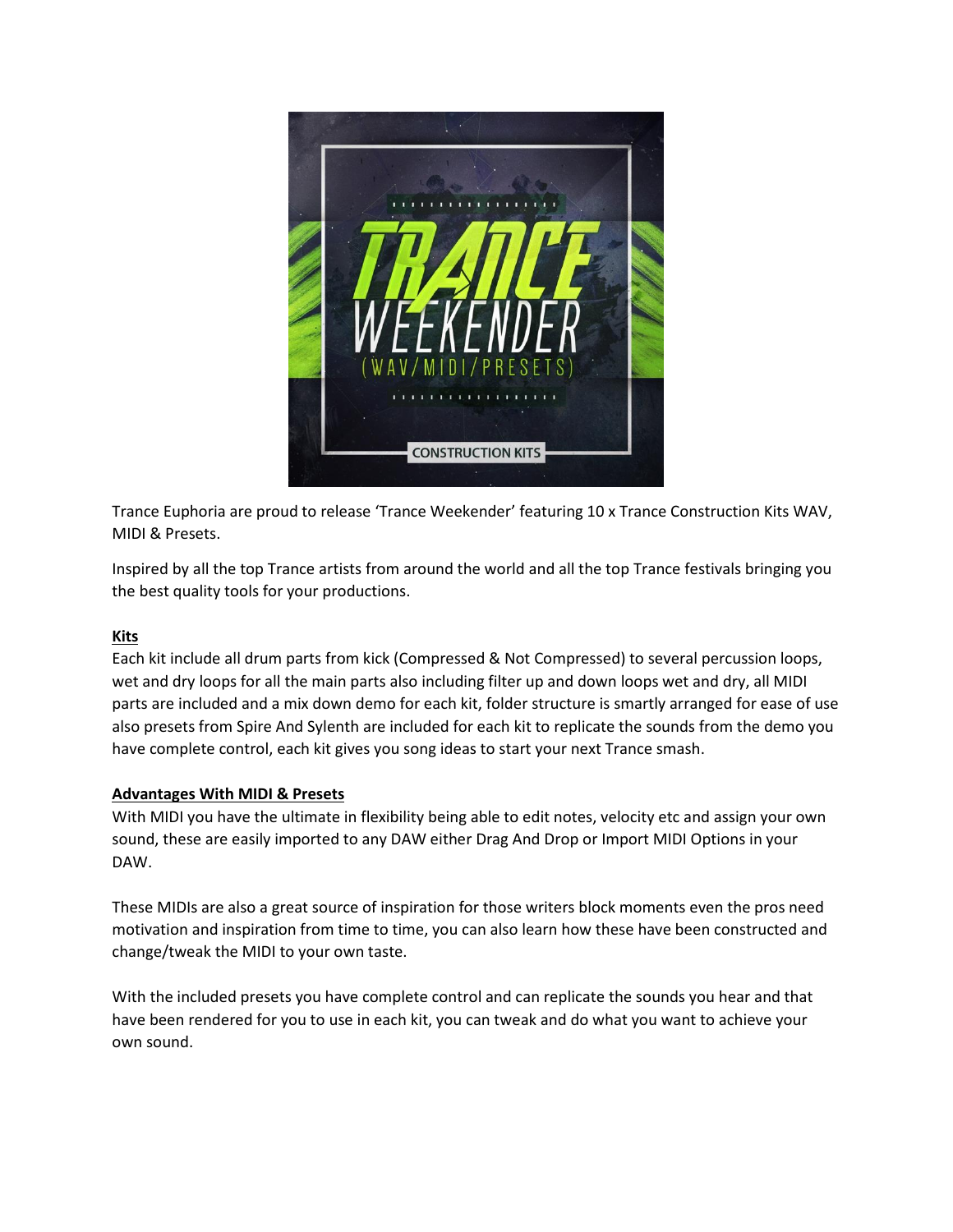- \* 10 x Trance Construction Kits (WAV, MIDI & Presets).
- \* All WAV Files 16-Bit.
- \* MIDI Files For Each Kit.
- \* Presets For Each Kit (15 x Spire & 15 x Sylenth).
- \* Wet & Dry Loops For Each Kit.
- \* Wet Tails For Pad Parts.
- \* Drum Kick Compressed/Uncompressed Versions For Each Kit.
- \* Several Percussion Variation Wav Loops.
- \* Demo Mix Down Of Each Kit.
- \* BPM 136 & Key Info Labelled On Each Kit Folder.
- \* Professionally Produced.
- \* 100% Royalty Free.

## **Product Statistics:-**

 x Total Files. x Total WAV Files (16-Bit) Including:- x MIDI Files. x Spire Presets. 15 x Sylenth Presets. 487MB Zipped. | 610MB Unzipped.

#### **Synth Presets Compatibility**

**\* Please Use Spire Version 1.1.12 Or Higher.**

**\* Compatible With Sylenth Version 2.2, 2.21beta & 3.03 Or Higher.**

**\* Please Note : Keep your software legal and up-to-date to avoid any issues when loading your new presets.**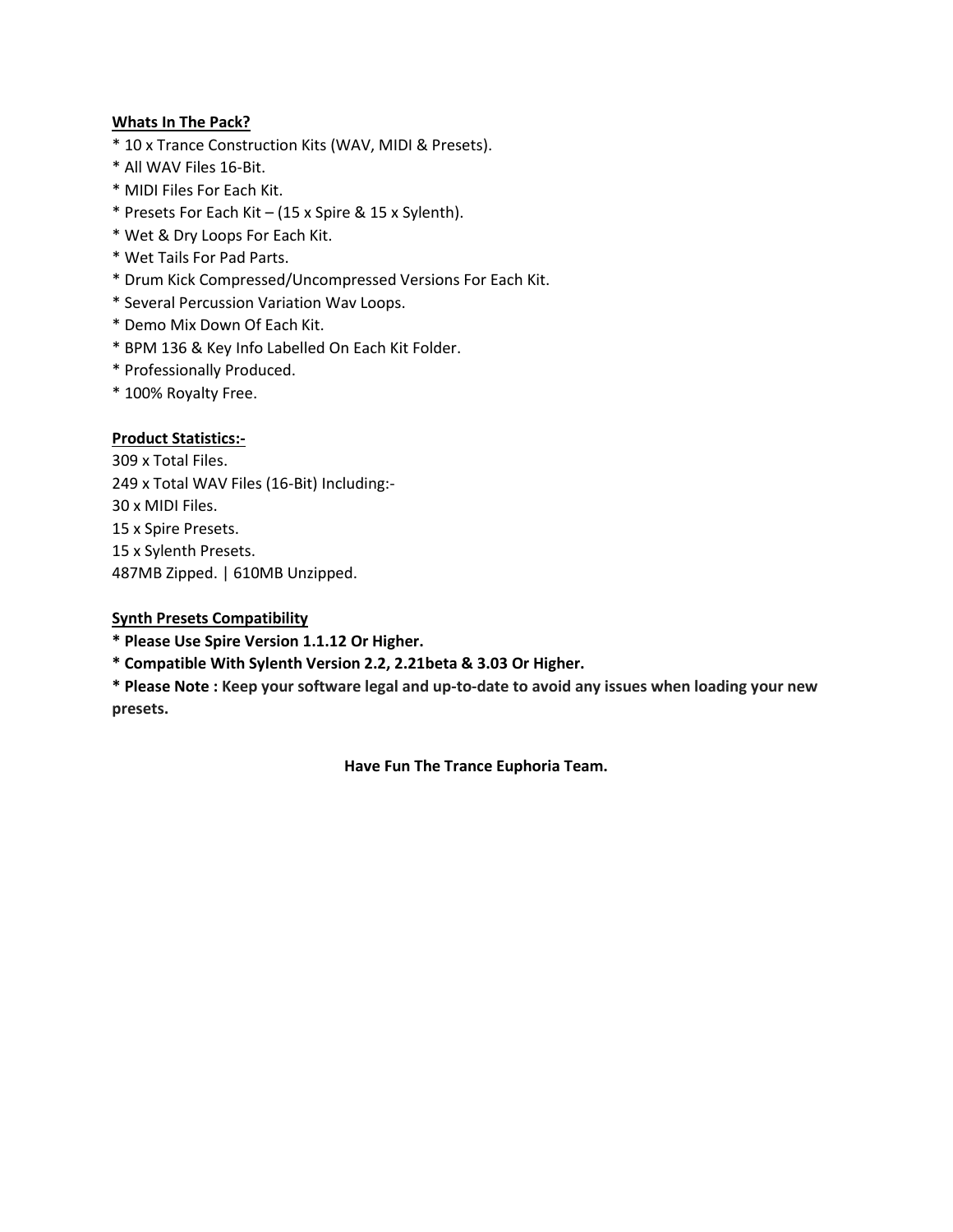

Trance Euphoria are proud to release **'Trance 4000 Next Gen MIDI Anthem Kits 2'** featuring another 25 of the finest Trance MIDI Kits with 125 x MIDI's in total also there is a demo mixdown and FLP file of the demo created, spire presets have been included FREE as you can hear in the demo and most where used to demonstrate the MIDI files.

Inspired by all the top artists from around the world, this pack is packed full of top quality Trance MIDI Anthem Kits to bring your next track to the next level and get signed to the label of your dreams.

## **It All About The MIDI Kits**

This pack gives you 25 x Song Ideas to either use as is or to tweak and create your own trance smash hit, each kit includes either 4 or 5 MIDI files ranging from Arps, Basses, Melodies , Sub Melodies, Chord Melodies, Pads, Seq etc to kick start your track, your in complete control with MIDI files, MIDI is a great source of inspiration you can tweak the notes to suit you and assign any vst or hardware synth you like, MIDI is also a great learning tool, study and create your own ideas, you are also free to use the included FREE spire presets in your own tracks if you wish, we have also included the FL Studio FLP file for each kit so you can see how the demo was done.

## **Whats In The Pack?**

- \* 25 x Trance 4000 Next Gen MIDI Anthem Kits (125 x MIDI Files In Total).
- \* FREE Spire Presets Included As Per Kit 125 In Total.
- \* FL Studio FLP File Included For Each Kit.
- \* Mixdown Demo For Each Kit.
- \* All Kits 136 BPM.

#### **Other Info**

\* Please Use Spire Version 1.1.12 Or Higher.

\* For FL Studio Owners Please Use 10.0.9 Or Higher Not Guaranteed To Load With Older Versions. 100% Royalty Free.

81MB Zipped | 188MB Unzipped.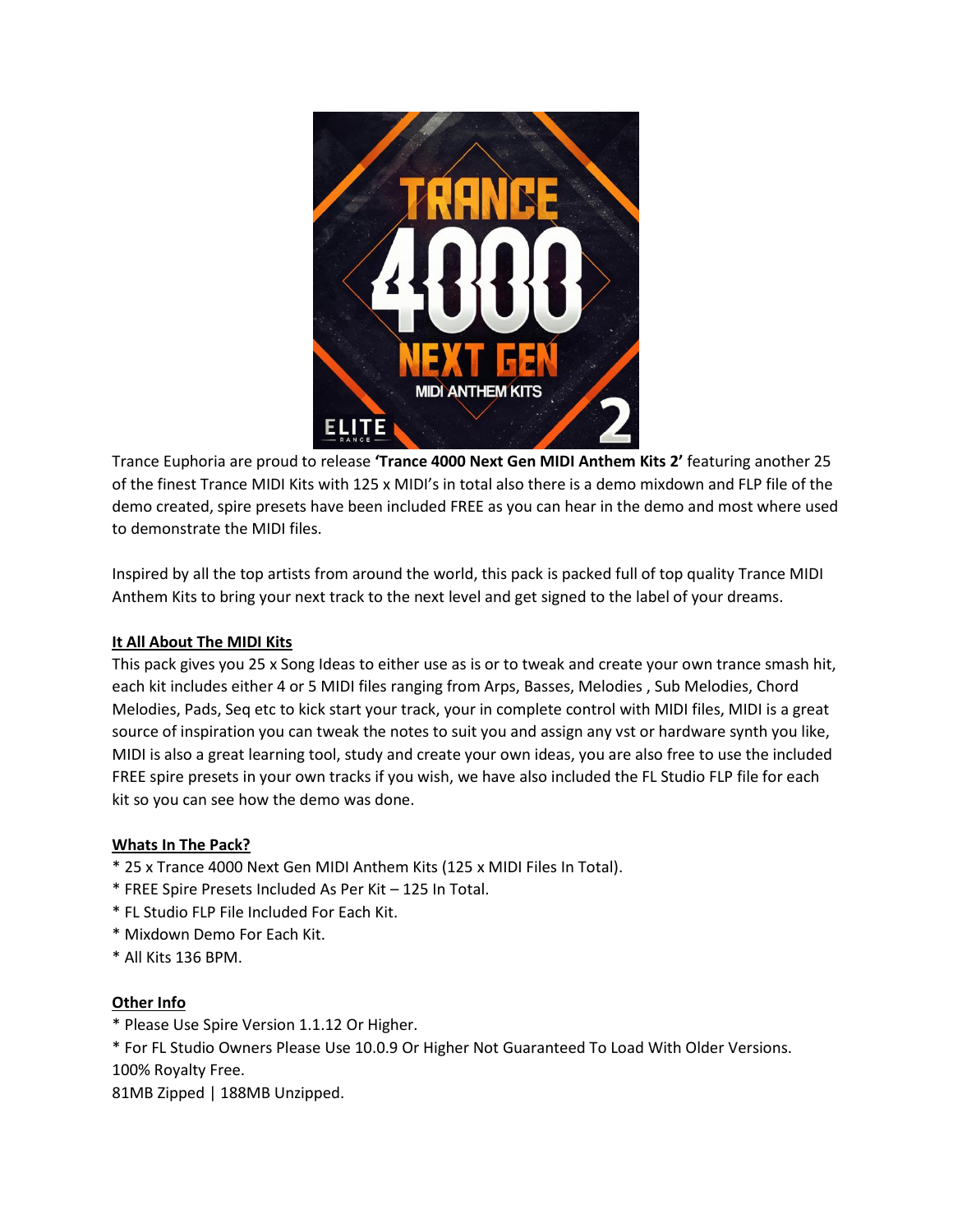

Trance Euphoria are proud to present 'Future Trance Leads For Spire' featuring 64 x Spire Trance Leads.

Inspired by all the top trance artists and top trance festivals from around the world.

## **Whats In The Pack?**

64 x Spire Trance Leads (Bank File). 12 x MIDI Files From The Demo (6 x Basses | 6 x Melodies). 100% Royalty Free.

## **\* Please Use Spire 1.1.12 Or Higher.**

**\* Please Note : Keep your software legal and up-to-date to avoid any issues when loading your new presets.**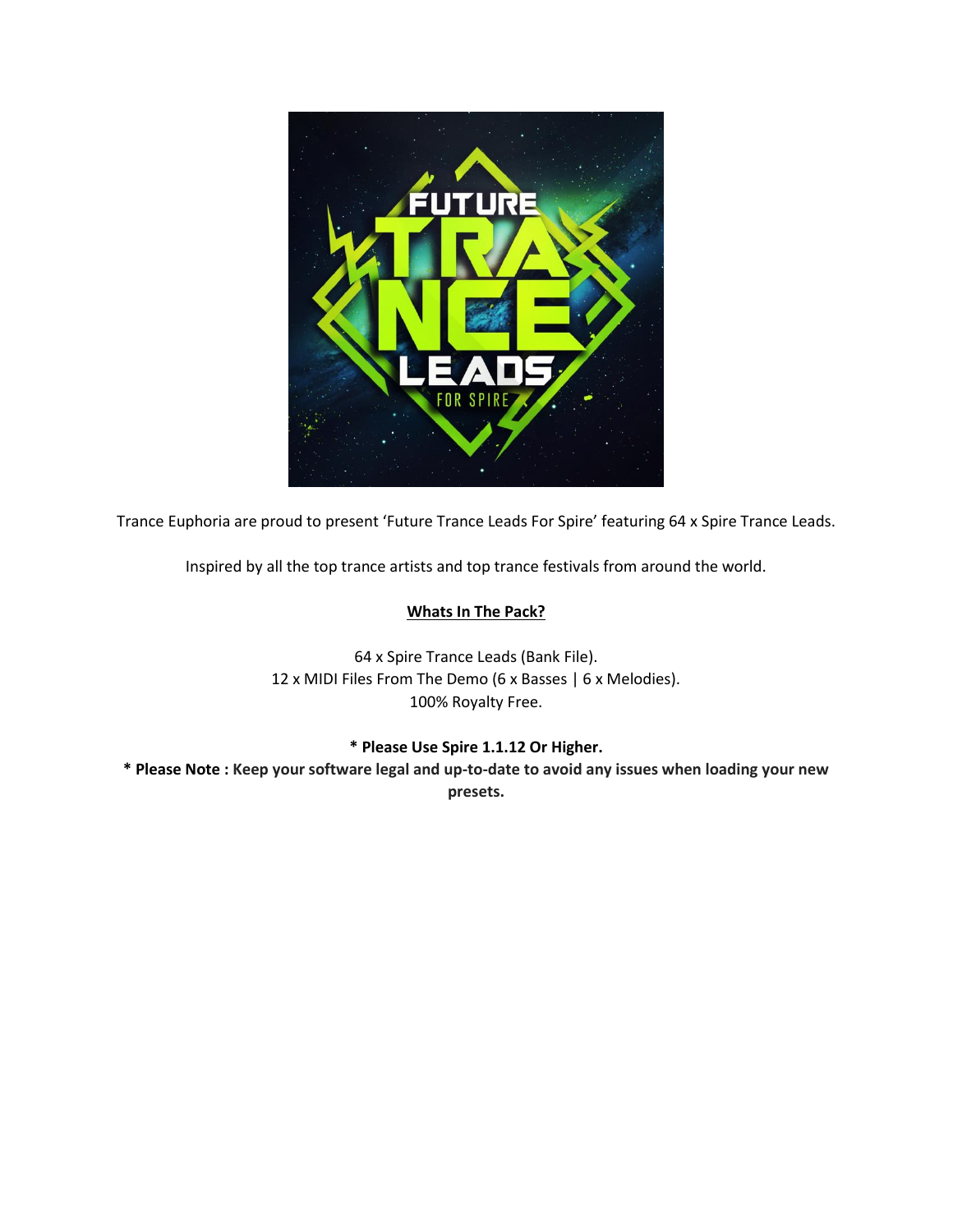

Trance Euphoria are proud to release 'Tech Trance Supremacy' featuring 10 x Trance Construction Kits WAV, MIDI & Presets.

Inspired by all the top Tech Trance artists from around the world and all the top Trance festivals bringing you the best quality tools for your productions.

#### **Kits**

Each kit include all drum parts from kick (Compressed & Not Compressed) to several percussion loops, wet and dry loops for all the main parts also including filter up and down loops wet and dry, all MIDI parts are included and a mix down demo for each kit, folder structure is smartly arranged for ease of use also presets from Spire are included for each kit to replicate the sounds from the demo you have complete control, each kit gives you song ideas to start your next Tech Trance smash.

#### **Advantages With MIDI & Presets**

With MIDI you have the ultimate in flexibility being able to edit notes, velocity etc and assign your own sound, these are easily imported to any DAW either Drag And Drop or Import MIDI Options in your DAW.

These MIDIs are also a great source of inspiration for those writers block moments even the pros need motivation and inspiration from time to time, you can also learn how these have been constructed and change/tweak the MIDI to your own taste.